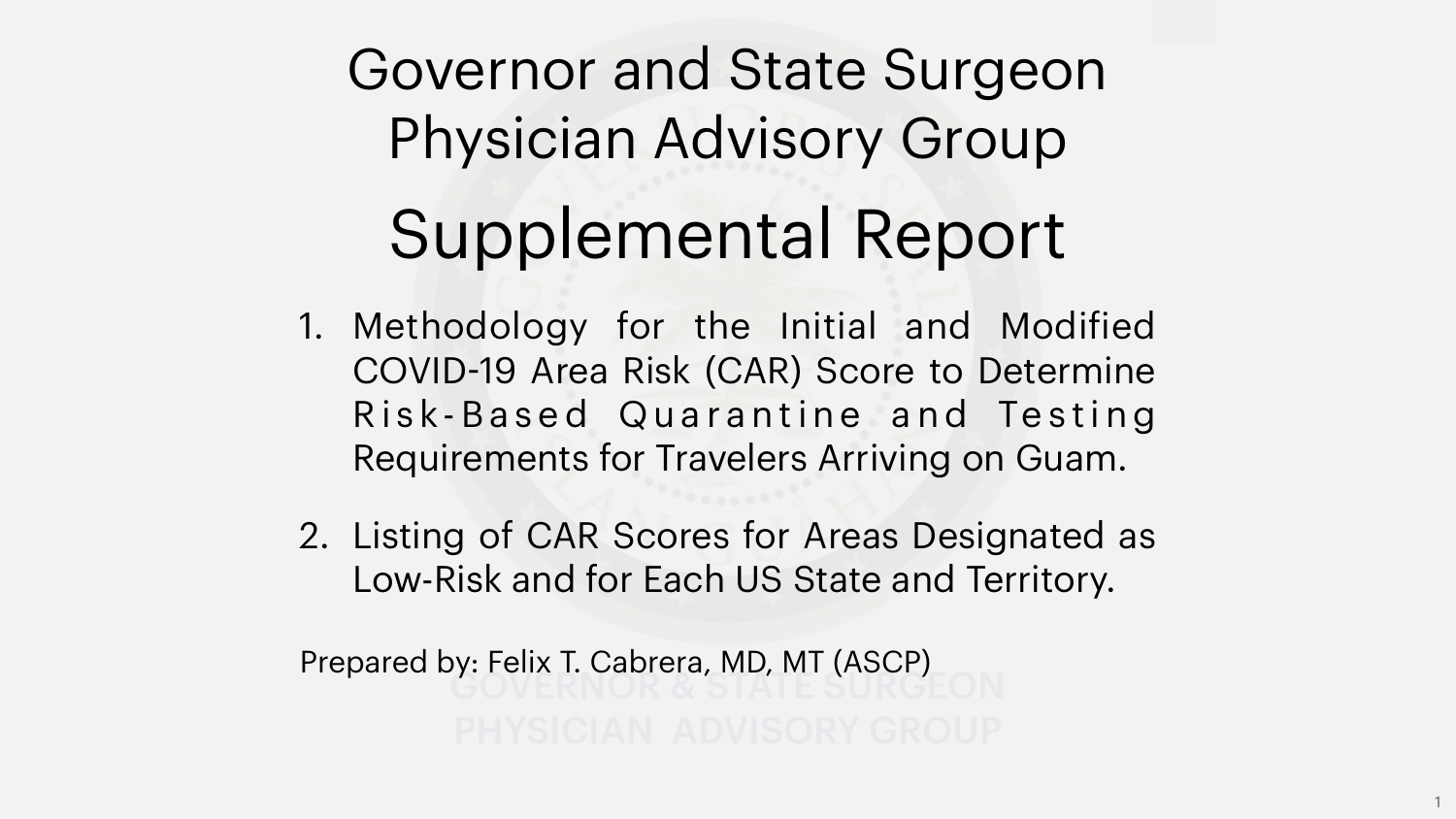CAR Score = *(1 ÷ Case Doubling Days) x (Test Positivity Rate) x 10^6*

# Initial Formula for COVID-19 Area Risk (CAR) Score *Utilized July 1-23, 2020*

determine High-Risk Areas using primarily WHO and CDC data during a 14-day span. Areas with a CAR Score >1000 This logarithmic scoring system was previously used to were considered High-Risk.

Factor for Area's Ability to Identify and Contain **Coronavirus** 

Factor for Speed of Coronavirus Exponential Spread

Adjustment Factor for Raw Scores





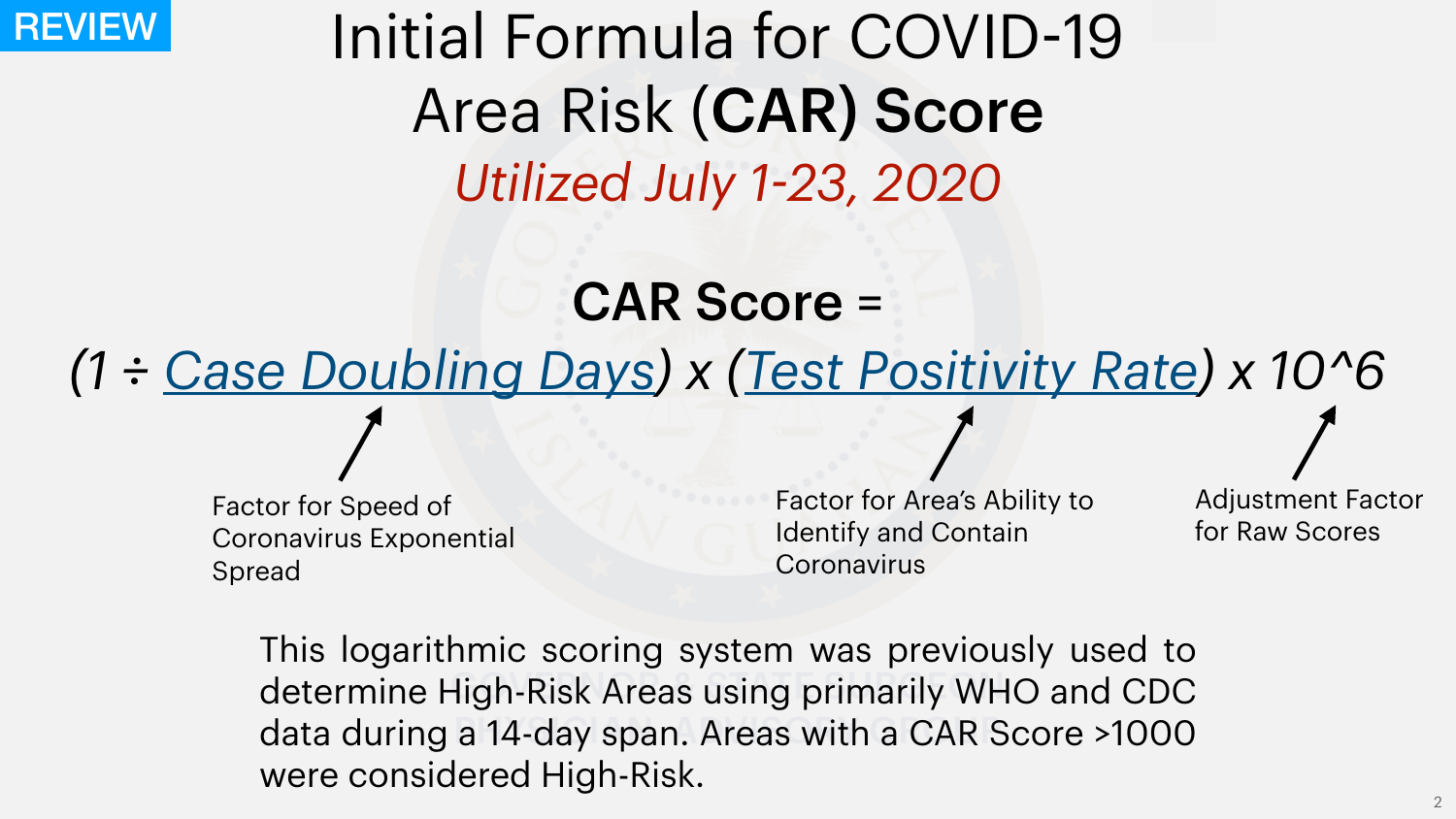# Modified Formula for COVID-19 Area Risk (CAR) Score Effective July 24, 2020

Factor for Area's Ability to Identify and Contain **Coronavirus** 

Modified CAR Score = *LN[(1 ÷ Case Doubling Days) x (Test Positivity Rate) x (New Cases per 100K) x 10^6]*

Factor for Speed of Coronavirus Exponential Spread

Adjustment Factor for Raw Scores



Gensity factor to account for new c WS IMpulant cunsiudiation for are This modified scoring system now includes New Cases per 100,000 population as a density factor to account for new cases per capita. This addition allows important consideration for areas with relatively low or high populations. This becomes even more important when the goal of the score is to stratify risk at the far end of the scale.

Factor for New COVID-19 Cases per Capita

Natural Log Conversion of Raw CAR Score to Allow for User-Friendly Scale

# UPDATE

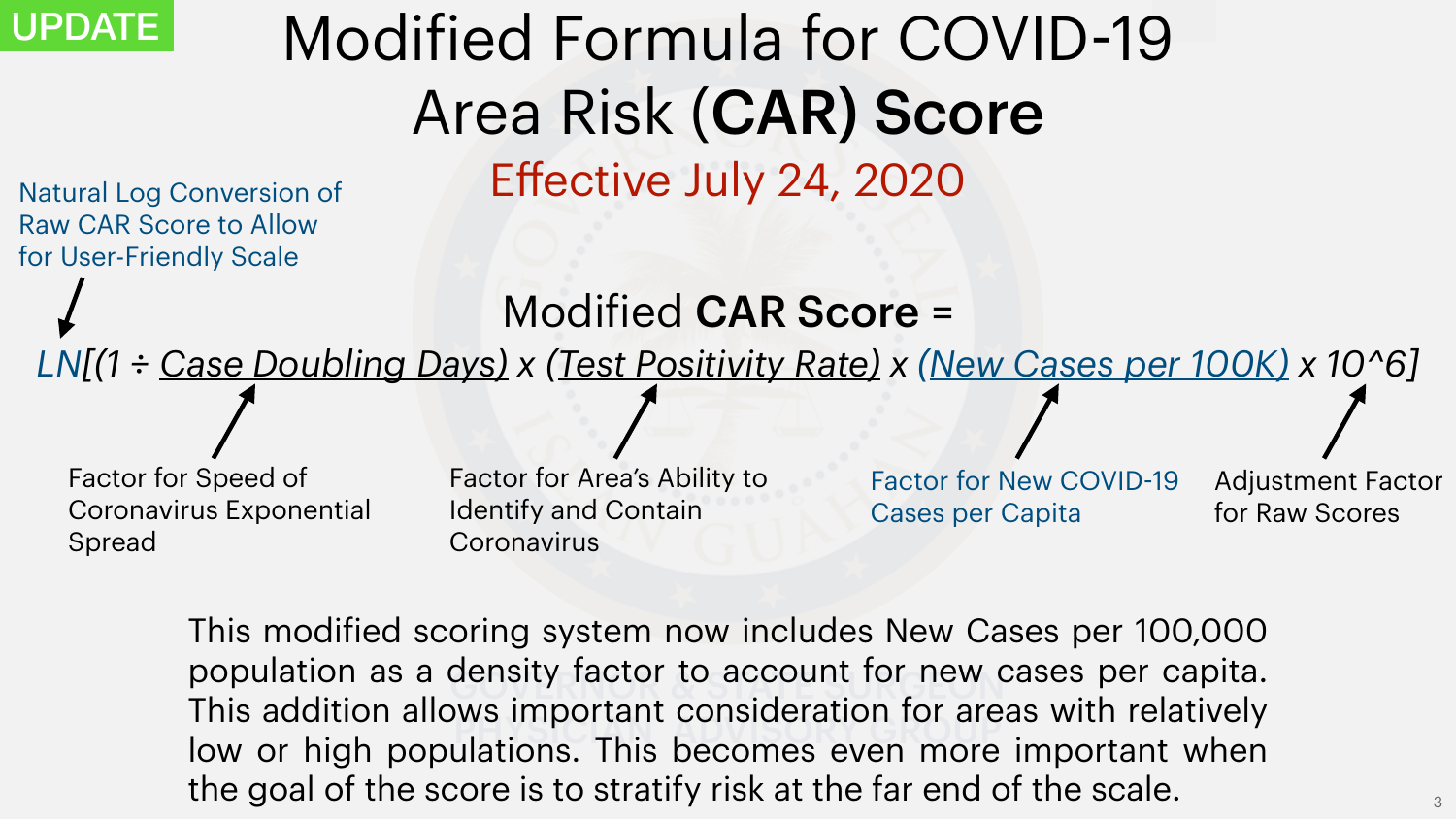*An area with known COVID-19 active cases is automatically disqualified from achieving Low-Risk status if they do NOT consistently report both Daily New Cases & Tests Performed.* 

*Note that all States and Territories, along with vast majority of developed countries do report both metrics consistently.* 



- Case Doubling Time >256 Days
- Test Positivity Rate <2%
- New Cases per 100K <2

Using the Modified CAR Score to Determine Risk-Based Quarantine and Testing Requirements for Travelers Entering Guam

Revised 14-Day Period Logarithmic CAR Score = *LN[(1 ÷ Case Doubling Days) x (Test Positivity Rate) x (New Cases per 100K) x 10^6]*

The soutside of values stated Note that all States and above could still achieve a favorable OAR Score II onset by Other majority of developed<br>favorable metrics. For example, 256 Doubling Days, 2.5% Test metrics consistently. An area with any of the individual metrics outside of values stated above could still achieve a favorable CAR Score if offset by other *Positivity, and 1.5 New Cases per 100K will still equal to a CAR Score of 5*.

# Low-Risk Area Designation Criteria:

**Must** have CAR Score ≤5

A CAR Score of ≤5 is typical of areas with a combination of:



- 
- 

4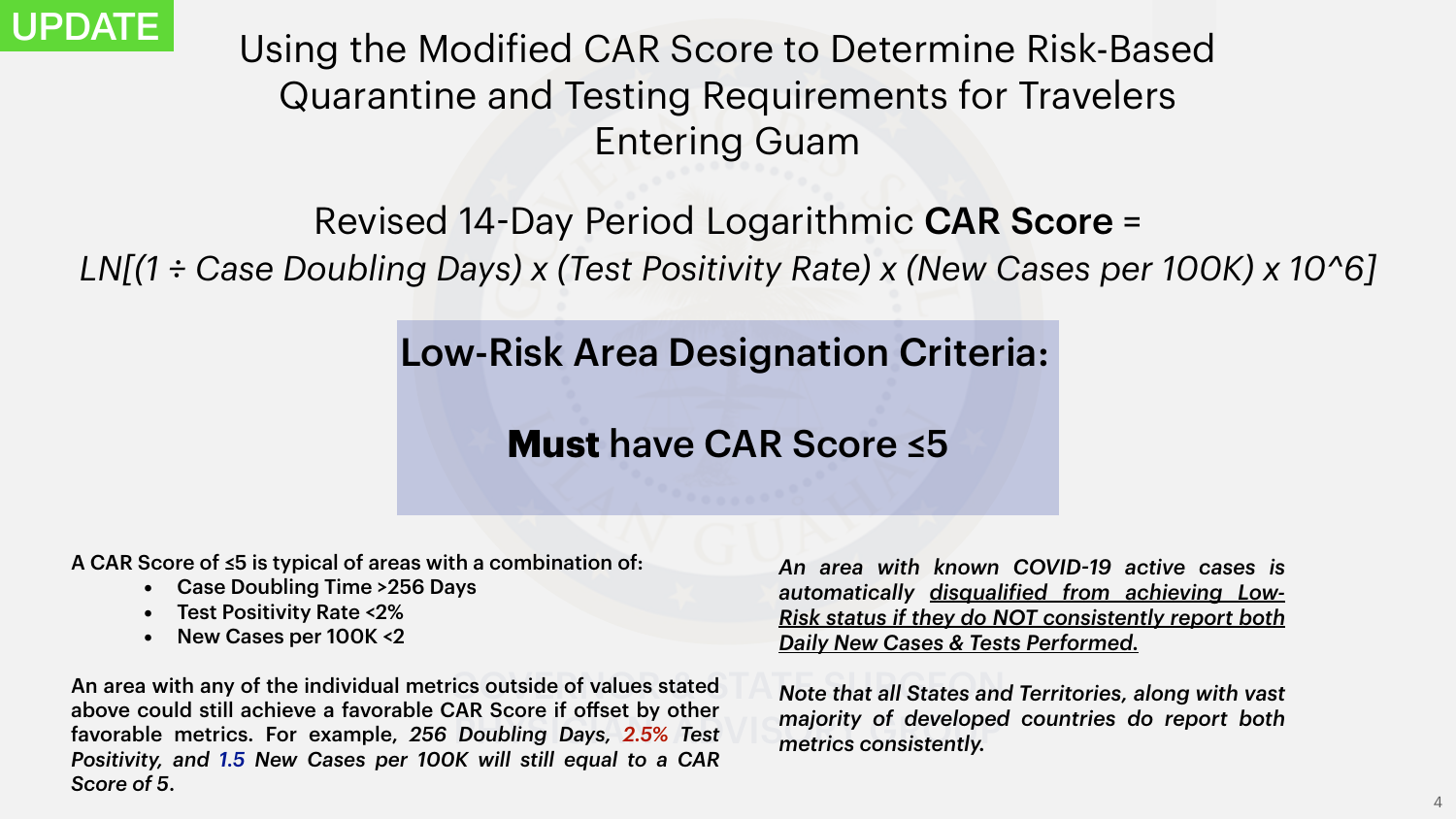- Case Doubling Time > 256 Days
- Test Positivity Rate < 2%
- New Cases per 100K < 2



| Modified COVID-19<br>Area Risk (CAR)<br>Score Log Formula                                             | <b>AREAS</b><br><b>DESIGNATED</b><br><b>AS LOW-RISK</b> | CAR<br>Log<br>Score<br>w/LN            | Case 2x<br>Days<br>adjustment (14D period) | <b>Test</b><br>Positivity<br>Rate<br>(14D Avg) | <b>New Cases</b><br>per 100K<br>$(14D$ Avg) | <b>AREAS</b><br><b>DESIGNATED</b><br><b>AS LOW-RISK</b> | <b>CAR</b><br>Log<br>Score<br>w/LN<br>adjustment | Case 2x<br><b>Days</b><br>(14D period) | <b>Test</b><br>Positivity<br>Rate<br>$(14D \,Avg)$ | <b>New Cases</b><br>per 100K<br>$(14D \,Avg)$ |
|-------------------------------------------------------------------------------------------------------|---------------------------------------------------------|----------------------------------------|--------------------------------------------|------------------------------------------------|---------------------------------------------|---------------------------------------------------------|--------------------------------------------------|----------------------------------------|----------------------------------------------------|-----------------------------------------------|
|                                                                                                       | <b>Pacific/Oceania</b>                                  |                                        |                                            | <b>Other Areas</b><br>$ _{\text{(cont)}}$      |                                             |                                                         |                                                  |                                        |                                                    |                                               |
| <b>CAR Score =</b>                                                                                    | <b>American Samoa</b>                                   | 0.0                                    | $\overline{O}$                             | 0.0%                                           | 0.0                                         | <b>Iceland</b>                                          | 4.8                                              | 310                                    | 2.9%                                               | 1.3                                           |
| $LN$ [(1 ÷ Case Doubling Days)                                                                        | <b>Australia</b>                                        | 3.8                                    | 40                                         | 0.3%                                           | 0.6                                         | <b>Ireland</b>                                          | 0.0                                              |                                        | 0.3%                                               | 0.1                                           |
| x (Test Positivity Rate) x (New<br>Cases per 100K) x 10^61                                            | <b>CNMI</b>                                             | 0.5                                    | 55                                         | 0.0%                                           | 0.9                                         |                                                         |                                                  | 1,125                                  |                                                    |                                               |
|                                                                                                       | <b>FSM</b>                                              | 0.0                                    | $\overline{0}$                             | 0.0%                                           | $\overline{O}$                              | <b>Italy</b>                                            | 0.5                                              | 922                                    | 0.5%                                               | 0.3                                           |
|                                                                                                       | Guam                                                    | 3.2                                    | 189                                        | 0.6%                                           | 0.8                                         | <b>Netherlands</b>                                      | 1.0                                              | 660                                    | 0.6%                                               | 0.3                                           |
| w-Risk Area Designation Criteria:                                                                     | <b>Marshal Islands</b>                                  | 0.0                                    | $\overline{0}$                             | 0.0%                                           | $\overline{O}$                              | <b>Norway</b>                                           | 0.0                                              | 746                                    | 0.3%                                               | 0.2                                           |
| Must have CAR Score ≤5                                                                                | <b>New Zealand</b>                                      | 0.0                                    | 608                                        | 0.1%                                           | $\mathbf 0$                                 | <b>Poland</b>                                           | 4.7                                              | 99                                     | 1.3%                                               | 0.8                                           |
|                                                                                                       | Palau                                                   | 0.0                                    | $\overline{O}$                             | 0.0%                                           | $\overline{O}$                              | <b>Slovakia</b>                                         | 3.7                                              | 83.3                                   | 1.1%                                               | 0.3                                           |
| CAR Score of $\leq$ 5 is typical of areas with<br>ombination of:                                      | Asia                                                    |                                        |                                            |                                                |                                             | <b>Switzerland</b>                                      | 4.0                                              | 266.4                                  | 1.3%                                               | 1.1                                           |
| • Case Doubling Time > 256 Days                                                                       | <b>Malaysia</b>                                         | 0.0                                    | 871                                        | 0.1%                                           | $\overline{O}$                              | <b>Spain</b>                                            | 3.3                                              | 472                                    | $1.5\%$                                            | 0.9                                           |
| • Test Positivity Rate < 2%<br>• New Cases per $100K < 2$                                             | <b>South Korea</b>                                      | 0.9                                    | 210                                        | 0.5%                                           | 0.1                                         | <b>United Kingdom</b>                                   | 4.7                                              | 343                                    | 1.7%                                               | 2.3                                           |
|                                                                                                       | <b>Taiwan</b>                                           | 0.0<br>0.2%<br>1,457<br>$\overline{O}$ |                                            |                                                |                                             |                                                         | <b>Noteworthy Non-Low Risk Areas</b>             |                                        |                                                    |                                               |
| area with known COVID-19 active                                                                       | <b>Other Areas</b>                                      |                                        |                                            |                                                |                                             | <b>Bangladesh</b>                                       | 9.3                                              | 38.7                                   | 21.1%                                              | $\overline{2}$                                |
| ses is automatically <u>disqualified from</u><br><u>nieving Low-Risk designation if they do</u>       | <b>Austria</b>                                          | 4.6                                    | 151                                        | 1.4%                                           | 1.1                                         | <b>India</b>                                            | 9.2                                              | 22.4                                   | 10.8%                                              | $\overline{2}$                                |
| <u>T consistently report both Daily New </u>                                                          | <b>Belgium</b>                                          | 3.2                                    | 461                                        | 1.3%                                           | 0.9                                         | <b>Indonesia</b>                                        | 7.8                                              | 33.3                                   | 13.6%                                              | 0.6                                           |
| <u>ses &amp; Tests Performed.</u>                                                                     | <b>Canada</b>                                           | 3.1                                    | 279                                        | 0.8%                                           | 0.8                                         | Japan                                                   | 5.5                                              | 45.8                                   | 3.8%                                               | 0.3                                           |
| st majority of developed countries do<br>ort both metrics, but may do so                              | <b>Denmark</b>                                          | 0.6                                    | 454                                        | 0.2%                                           | 0.4                                         | <b>Mexico</b>                                           | 11.3                                             | 31.7                                   | 56.2%                                              | 4.6                                           |
| ermittently.                                                                                          | Finland                                                 | 0.0                                    | 2,281                                      | 0.1%                                           | $\overline{O}$                              | <b>Philippines</b>                                      | 8.3                                              | 23.3                                   | 7.2%                                               | 1.3                                           |
|                                                                                                       | <b>Germany</b>                                          | 1.9                                    | 378                                        | 0.5%                                           | 0.5                                         | <b>Singapore</b>                                        | 6.1                                              | 189                                    | 2.6%                                               | 3.1                                           |
| Per Source Data Available from WHO, CDC, Our                                                          | <b>Greece</b>                                           | 3.1                                    | 79                                         | 0.6%                                           | 0.3                                         | <b>Sweden</b>                                           | 8.2                                              | 69                                     | 6.9%                                               | 3.8                                           |
| orld in Data, The COVID Tracking Project, The New  <br>York Times, and Guam DPHSS as of July 20, 2020 | <b>Hungary</b>                                          | 0.0                                    | 457                                        | 0.4%                                           | 0.1                                         | <b>United States- All</b>                               | 10.6                                             | 39.3                                   | 8.8%                                               | 18.0                                          |
|                                                                                                       |                                                         |                                        |                                            |                                                |                                             |                                                         |                                                  |                                        |                                                    |                                               |

#### **Low-Risk Area Designation Criteria:**

### **Must have CAR Score ≤5**

A CAR Score of ≤5 is typical of areas with a combination of:

*An area with known COVID-19 active cases is automatically disqualified from achieving Low-Risk designation if they do NOT consistently report both Daily New Cases & Tests Performed.* 

Vast majority of developed countries do report both metrics, but may do so intermittently.

Per Source Data Available from WHO, CDC, Our World in Data, The COVID Tracking Project, The New

### Modified COVID-19 Area Risk (CAR) Score Log Formula

### CAR Score =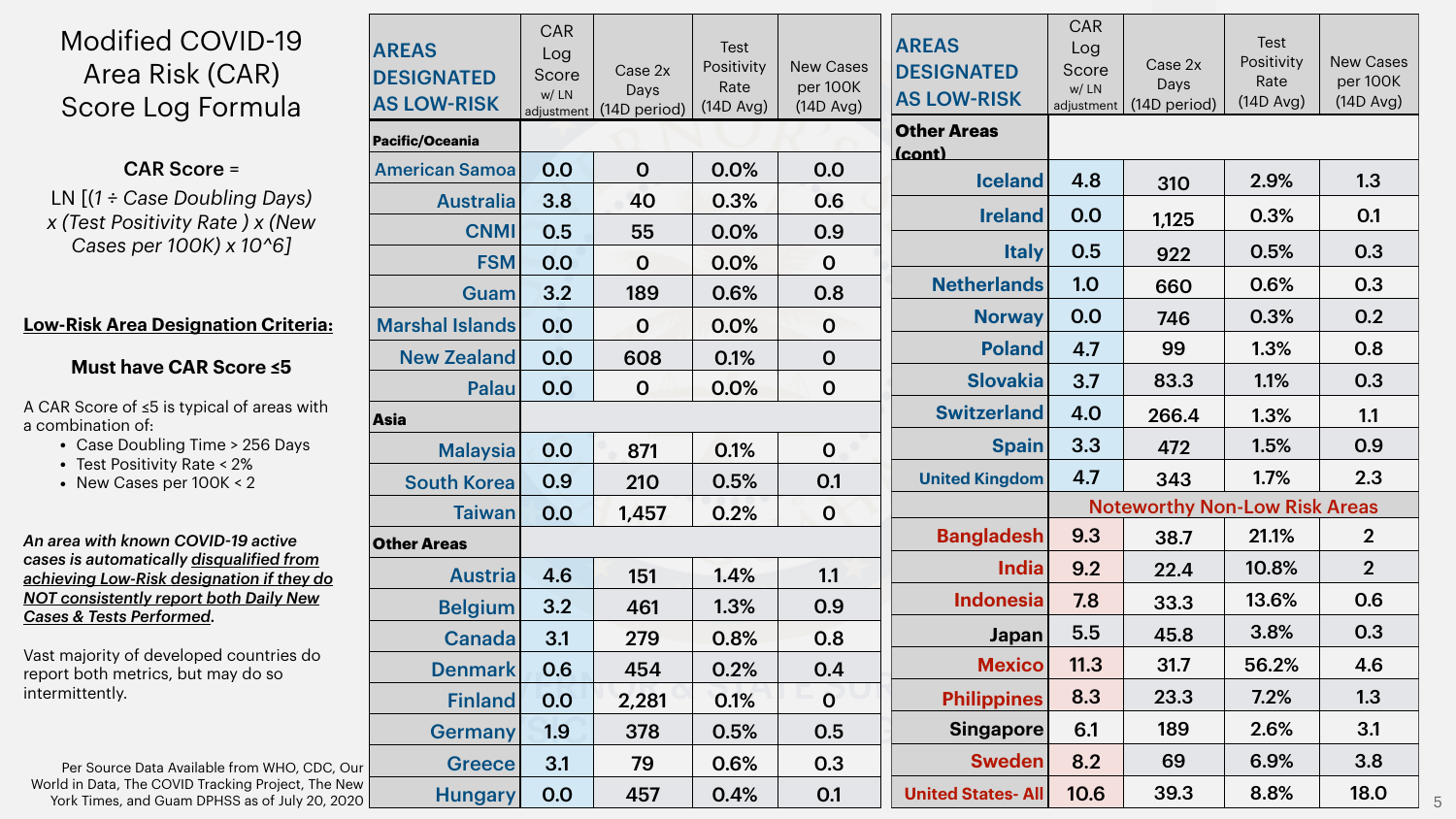- Case Doubling Time > 256 Days
- Test Positivity Rate < 2%
- New Cases per 100K < 2

|                          | <b>U.S. States and Territories</b><br>with Revised CAR Metrics<br>per Data as of July 18 | <b>CAR</b><br>Score<br>w/LN<br>adjustment | Case 2x<br>Days<br>(14D period) | <b>Test</b><br>Positivity<br>Rate<br>$(14D$ Avg) | <b>New Cases</b><br>per 100K<br>$(14D$ Avg) | <b>U.S. States and</b><br><b>Territories with</b><br><b>Revised CAR Metrics</b><br>per Data as of July 18 | <b>CAR</b><br>Score<br>w/LN<br>adjustment | Case 2x<br><b>Days</b><br>(14D period) | Test<br>Positivity<br>Rate<br>$(14$ -Day Avg) | <b>New Cases</b><br>per 100K<br>$(14$ -Day Avg) |
|--------------------------|------------------------------------------------------------------------------------------|-------------------------------------------|---------------------------------|--------------------------------------------------|---------------------------------------------|-----------------------------------------------------------------------------------------------------------|-------------------------------------------|----------------------------------------|-----------------------------------------------|-------------------------------------------------|
|                          | <b>USA-AII</b>                                                                           | 10.6                                      | 39                              | 8.8%                                             | <b>18.0</b>                                 | <b>Wyoming</b>                                                                                            | 9.1                                       | 38                                     | 5.7%                                          | 6.1                                             |
|                          | <b>American Samoa</b>                                                                    | 0.0                                       | $\mathbf 0$                     | 0.0%                                             | 0.0                                         | <b>West Virginia</b>                                                                                      | 9.2                                       | 25                                     | 3.6%                                          | 6.7                                             |
|                          | <b>CNMI</b>                                                                              | 0.5                                       | 55                              | 0.0%                                             | 0.9                                         | <b>Puerto Ricol</b>                                                                                       | 9.2                                       | 26                                     | 3.5%                                          | 7.7                                             |
|                          |                                                                                          |                                           |                                 | 0.6%                                             | 0.8                                         | <b>Indiana</b>                                                                                            | 9.2                                       | 66                                     | 7.5%                                          | 9.1                                             |
| AREAS                    | <b>Guam</b>                                                                              | 3.2                                       | 189                             |                                                  |                                             | <b>New Mexicol</b>                                                                                        | 9.4                                       | 42                                     | 3.9%                                          | 12.6                                            |
|                          | <b>Connecticut</b>                                                                       | <b>4.0</b>                                | 390                             | 0.8%                                             | 2.5                                         | <b>North Dakota</b>                                                                                       | 9.5                                       | 39                                     | 4.8%                                          | 10.6                                            |
|                          | <b>Vermont</b>                                                                           | 4.2                                       | 141                             | 0.8%                                             | 1.1                                         | <b>Oregon</b>                                                                                             | 9.6                                       | 29                                     | $6.0\%$                                       | 7.6                                             |
|                          | <b>New York</b>                                                                          | 4.5                                       | 429                             | 1.1%                                             | 3.5                                         | <b>Washington</b>                                                                                         | 9.7                                       | 40                                     | 5.8%                                          | 11.0<br>9.8                                     |
| <b>OW-RISK</b>           | <b>New Jersey</b>                                                                        | 4.5                                       | 487                             | 1.4%                                             | 3.1                                         | <b>Kentucky</b><br>Ohio                                                                                   | 9.8                                       | 31                                     | 5.6%<br>6.1%                                  | 10.8                                            |
| $\overline{\phantom{0}}$ | <b>Maine</b>                                                                             |                                           |                                 | 1.0%                                             | 1.3                                         | <b>Montana</b>                                                                                            | 9.8<br>9.9                                | 38<br>14                               | 3.2%                                          | 9.0                                             |
|                          |                                                                                          | 4.6                                       | 148                             |                                                  |                                             | <b>Wisconsin</b>                                                                                          | 10.1                                      | 37                                     | 6.7%                                          | 13.5                                            |
|                          | <b>New Hampshire</b>                                                                     | 5.0                                       | 201                             | 1.8%                                             | 1.7                                         | <b>Missouri</b>                                                                                           | 10.1                                      | 28                                     | 5.8%                                          | 12.1                                            |
|                          | <b>Massachusetts</b>                                                                     | 5.6                                       | 332                             | 2.5%                                             | 3.6                                         | Iowa                                                                                                      | 10.3                                      | 50                                     | 8.7%                                          | 16.3                                            |
|                          | <b>Rhode Island</b>                                                                      | 6.8                                       | 210                             | 3.2%                                             | 5.8                                         | <b>North Carolina</b>                                                                                     | 10.6                                      | 33                                     | 7.3%                                          | 18.8                                            |
|                          | <b>Hawaii</b>                                                                            | 6.8                                       | 34                              | 1.8%                                             | 1.8                                         | <b>Kansas</b>                                                                                             | 10.8                                      | 31                                     | 10.4%                                         | 14.9                                            |
|                          | <b>District of Columbia</b>                                                              |                                           |                                 | 1.7%                                             | 7.9                                         | <b>California</b>                                                                                         | <b>11.0</b>                               | 28                                     | 7.5%                                          | 21.5                                            |
|                          |                                                                                          | 6.8                                       | 148                             |                                                  |                                             | Utah                                                                                                      | <b>11.0</b>                               | 33                                     | $9.7\%$                                       | 20.8                                            |
|                          | <b>Michigan</b>                                                                          | 7.5                                       | 90                              | 2.5%                                             | 6.3                                         | <b>Oklahoma</b>                                                                                           | 11.1                                      | 21                                     | 8.0%                                          | 17.2                                            |
|                          | <b>Illinois</b>                                                                          | 7.6                                       | 113                             | 2.8%                                             | 7.7                                         | <b>Arkansas</b>                                                                                           | 11.3                                      | 31                                     | 11.1%                                         | 22.4                                            |
|                          | <b>Pennsylvania</b>                                                                      | 8.2                                       | 93                              | 5.4%                                             | 6.1                                         | <b>Tennessee</b>                                                                                          | 11.4                                      | 25                                     | 8.4%                                          | 27.4                                            |
|                          | <b>South Dakotal</b>                                                                     | 8.6                                       | 91                              | 6.8%                                             | 6.9                                         | <b>Virgin Islands</b>                                                                                     | 11.6                                      | 10                                     | 8.4%<br>$9.4\%$                               | 12.9<br>41.7                                    |
|                          |                                                                                          |                                           |                                 | 5.2%                                             | 9.6                                         | <b>Louisiana</b><br><b>Mississippi</b>                                                                    | 11.7<br>11.8                              | 32<br>32                               | 15.5%                                         | 26.7                                            |
|                          | <b>Maryland</b>                                                                          | 8.6                                       | 92                              |                                                  |                                             | <b>Georgia</b>                                                                                            | 11.9                                      | 27                                     | 14.5%                                         | 28.5                                            |
|                          | <b>Delaware</b>                                                                          | 8.6                                       | 95                              | 4.9%                                             | 10.8                                        | <b>Nevada</b>                                                                                             | 12.2                                      | 23                                     | 13.8%                                         | 32.0                                            |
|                          | <b>Alaska</b>                                                                            | 8.7                                       | 21                              | 1.7%                                             | 7.9                                         | <b>Alabama</b>                                                                                            | 12.2                                      | 25                                     | 15.3%                                         | 32.9                                            |
|                          | <b>Colorado</b>                                                                          | 8.9                                       | 63                              | 5.9%                                             | 7.7                                         | <b>South Carolina</b>                                                                                     | 12.5                                      | 24                                     | 17.3%                                         | 35.3                                            |
|                          | <b>Minnesota</b>                                                                         | 8.9                                       | 55                              | 4.0%                                             | 10.2                                        | Idaho                                                                                                     | 12.5                                      | 16                                     | 13.7%                                         | 30.2                                            |
| rld                      |                                                                                          |                                           |                                 | 5.4%                                             | 9.6                                         | <b>Texas</b>                                                                                              | 12.6                                      | 19                                     | 15.7%                                         | 34.9                                            |
| วrk                      | <b>Virginia</b>                                                                          | 9.0                                       | 65                              |                                                  |                                             | <b>Arizona</b>                                                                                            | 13.1                                      | 27                                     | 25.7%                                         | 48.9                                            |
| 20                       | <b>Nebraska</b>                                                                          | 9.0                                       | 79                              | 6.4%                                             | 10.2                                        | <b>Florida</b>                                                                                            | 13.2                                      | 19                                     | 18.8%                                         | 52.0                                            |

Per Source Data Available from WHO, CDC, Our World in Data, The COVID Tracking Project, The New York Times, and Guam DPHSS as of July 20, 2020

### **Low-Risk Area Designation Criteria:**

#### **Must have CAR Score ≤5**

A CAR Score of ≤5 is typical of areas with a combination of:

*An area with known COVID-19 active cases is automatically disqualified from achieving Low-Risk designation if they do NOT consistently report both Daily New Cases & Tests Performed.* 

Note that all States and Territories, along with vast majority of developed countries do report both metrics.

6

### Modified COVID-19 Area Risk (CAR) Score Log Formula

### CAR Score =

LN [(*1 ÷ Case Doubling Days) x (Test Positivity Rate ) x (New Cases per 100K) x 10^6]*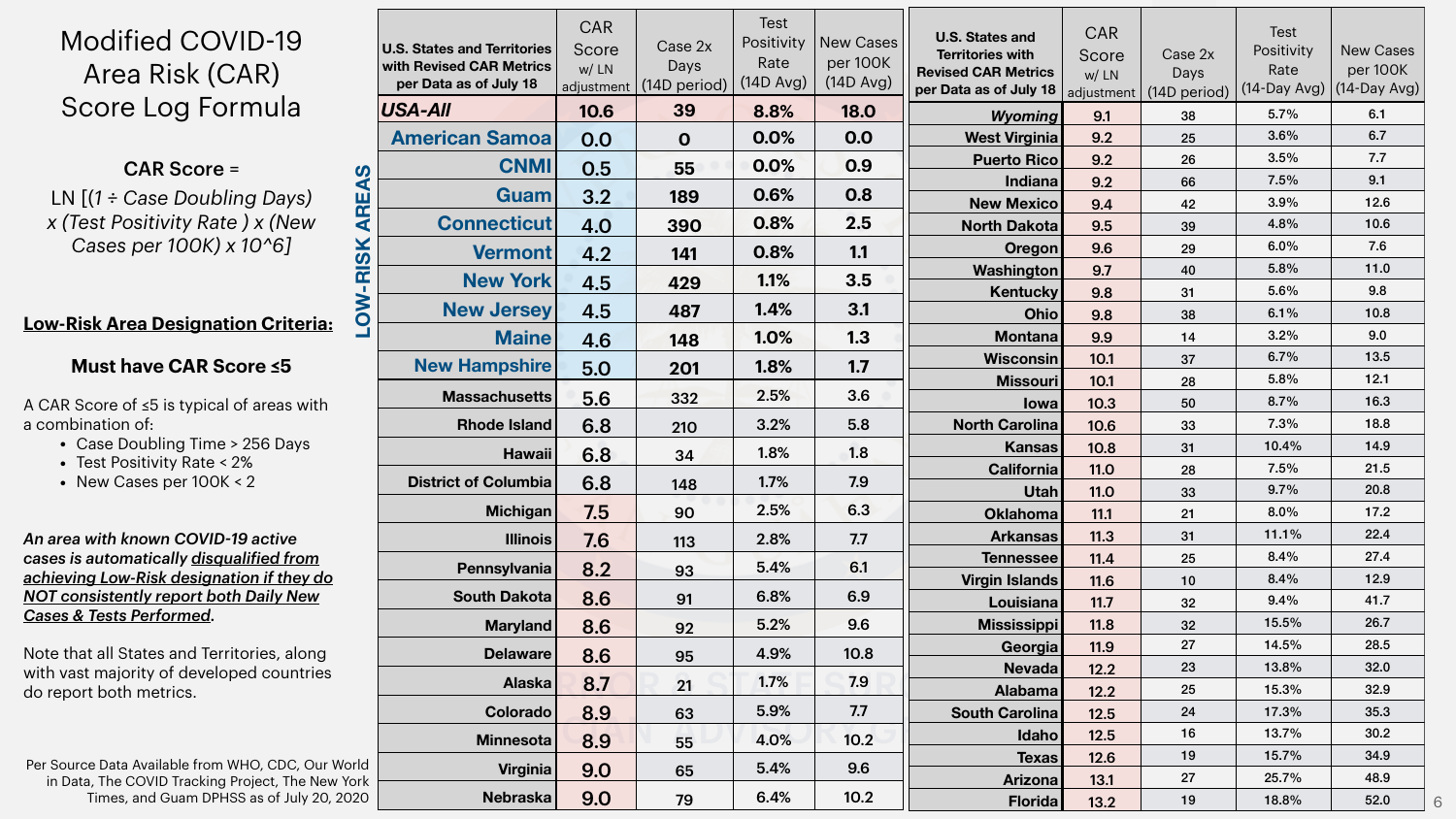| <b>States</b>           |     | <b>CAR Score Other Countries CAR Score</b> |     |
|-------------------------|-----|--------------------------------------------|-----|
| <b>Connecticut</b>      | 4.0 | <b>Austria</b>                             | 4.6 |
| <b>Maine</b>            | 4.6 | <b>Belgium</b>                             | 3.2 |
| <b>New Hampshire</b>    | 5.0 | <b>Canada</b>                              | 3.1 |
| <b>New Jersey</b>       | 4.5 | <b>Denmark</b>                             | 0.6 |
| <b>New York</b>         | 4.5 | <b>Finland</b>                             | 0.0 |
| <b>Vermont</b>          | 4.2 | <b>Germany</b>                             | 1.9 |
| <b>Pacific/Oceania</b>  |     | <b>Greece</b>                              | 3.1 |
| <b>American Samoa</b>   | 0.0 | <b>Hungary</b>                             | 0.0 |
| <b>Australia</b>        | 3.8 | <b>Iceland</b>                             | 4.8 |
| <b>CNMI</b>             | 0.5 | <b>Ireland</b>                             | 0.0 |
| <b>FSM</b>              | 0.0 | <b>Italy</b>                               | 0.5 |
| <b>Marshall Islands</b> | 0.0 | <b>Netherlands</b>                         | 1.0 |
| <b>New Zealand</b>      | 0.0 | <b>Norway</b>                              | 0.0 |
| <b>Palau</b>            | 0.0 | <b>Poland</b>                              | 4.7 |
| <b>Asia</b>             |     | <b>Slovakia</b>                            | 3.7 |
| <b>Malaysia</b>         | 0.0 | <b>Switzerland</b>                         | 4.0 |
| <b>South Korea</b>      | 0.9 | <b>Spain</b>                               | 3.3 |
| Taiwan                  | 0.0 | United Kingdom                             | 4.7 |

### SUMMARY: Areas Designated as Low-Risk with COVID-19 Area Risk (CAR) Scores ≤ 5.0

Listings to be updated approximately every 2 weeks or sooner as necessary.

Excludes areas that do N O T c on s is t e n t l y report both case and testing data





For use with revised Quarantine and Testing protocol for travelers arriving on Guam, effective July 24, 2020.

Per Source Data Available from WHO, CDC, Our World in Data, The COVID Tracking Project, The New York Times, and Guam DPHSS as of July 20, 2020

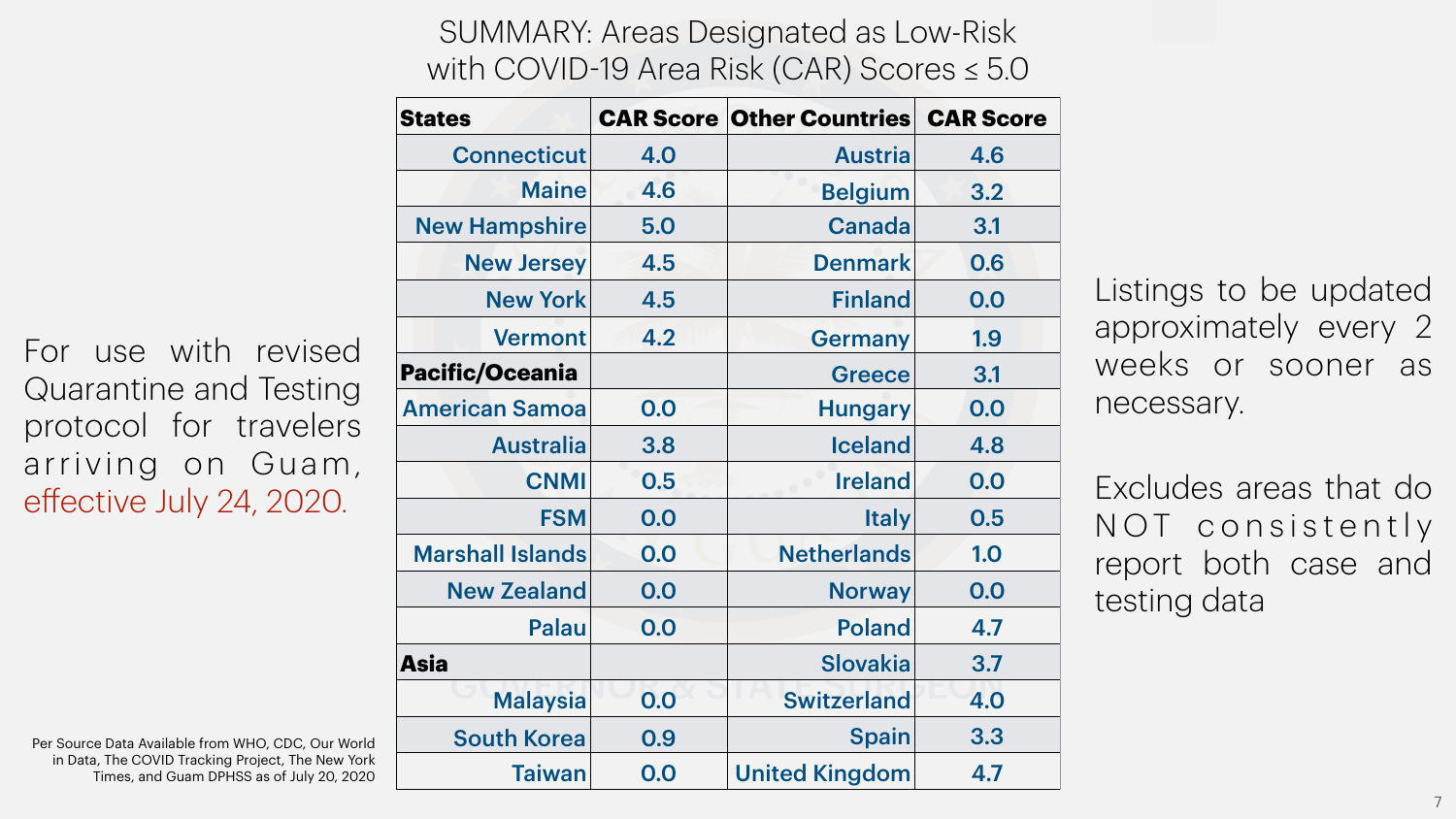

### Risk-Based Quarantine and Testing Protocol for Travelers Entering Guam

Effective After Midnight on July 24, 2020



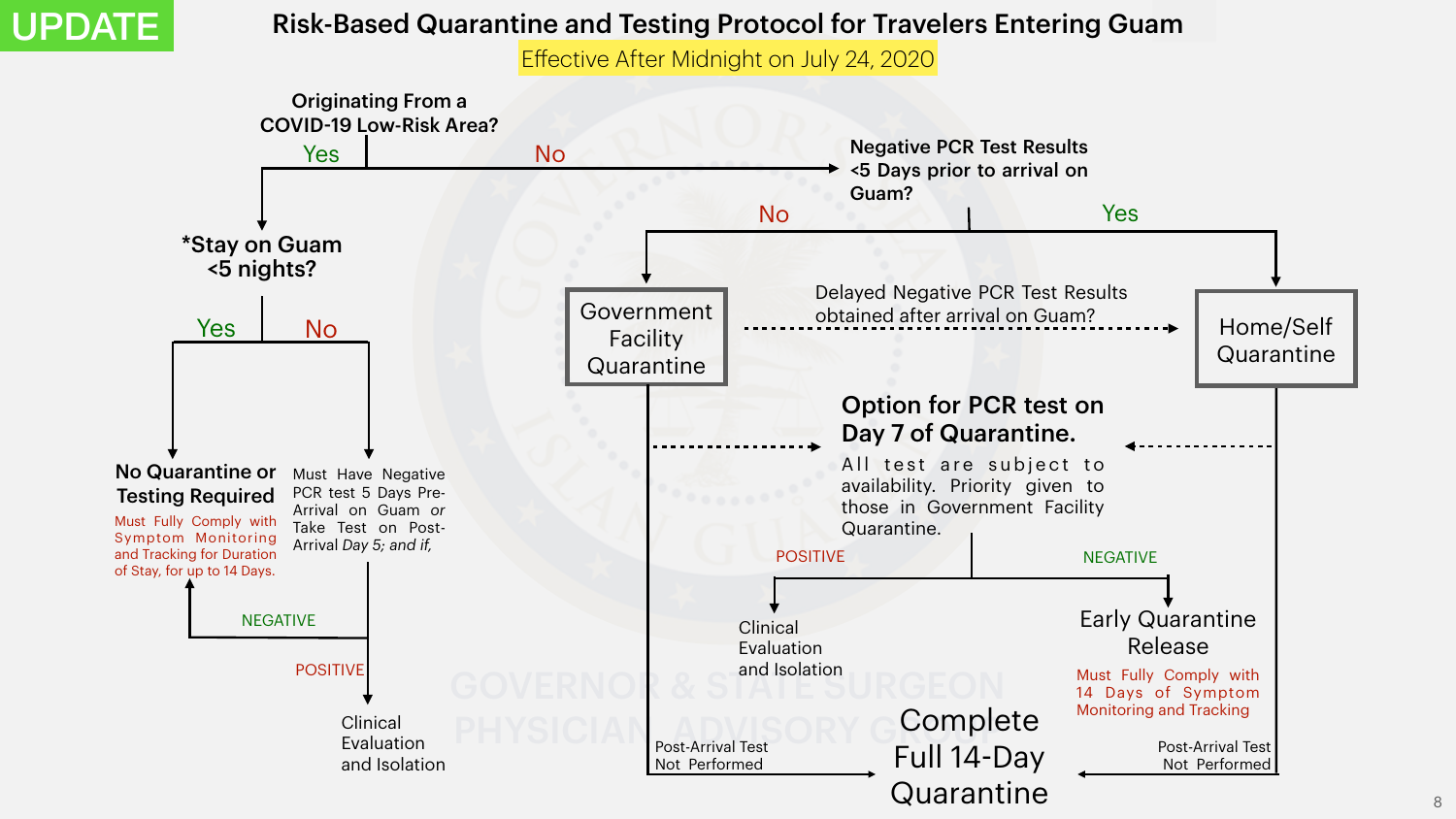### Originating From a COVID-19 High-Risk Area?

Government Facility Quarantine

Negative PCR Test <72 hours prior to arrival on Guam?

### Risk-Based Quarantine and Testing Risk-Based Quarantine and Testing<br>Originating From a Protocol for Travelers Entering Guam





No

No Post-Arrival PCR Test

GOVERNOR & STATE Complete Full 14-Day **Quarantine** 

Utilized July 1 - 23, 2020